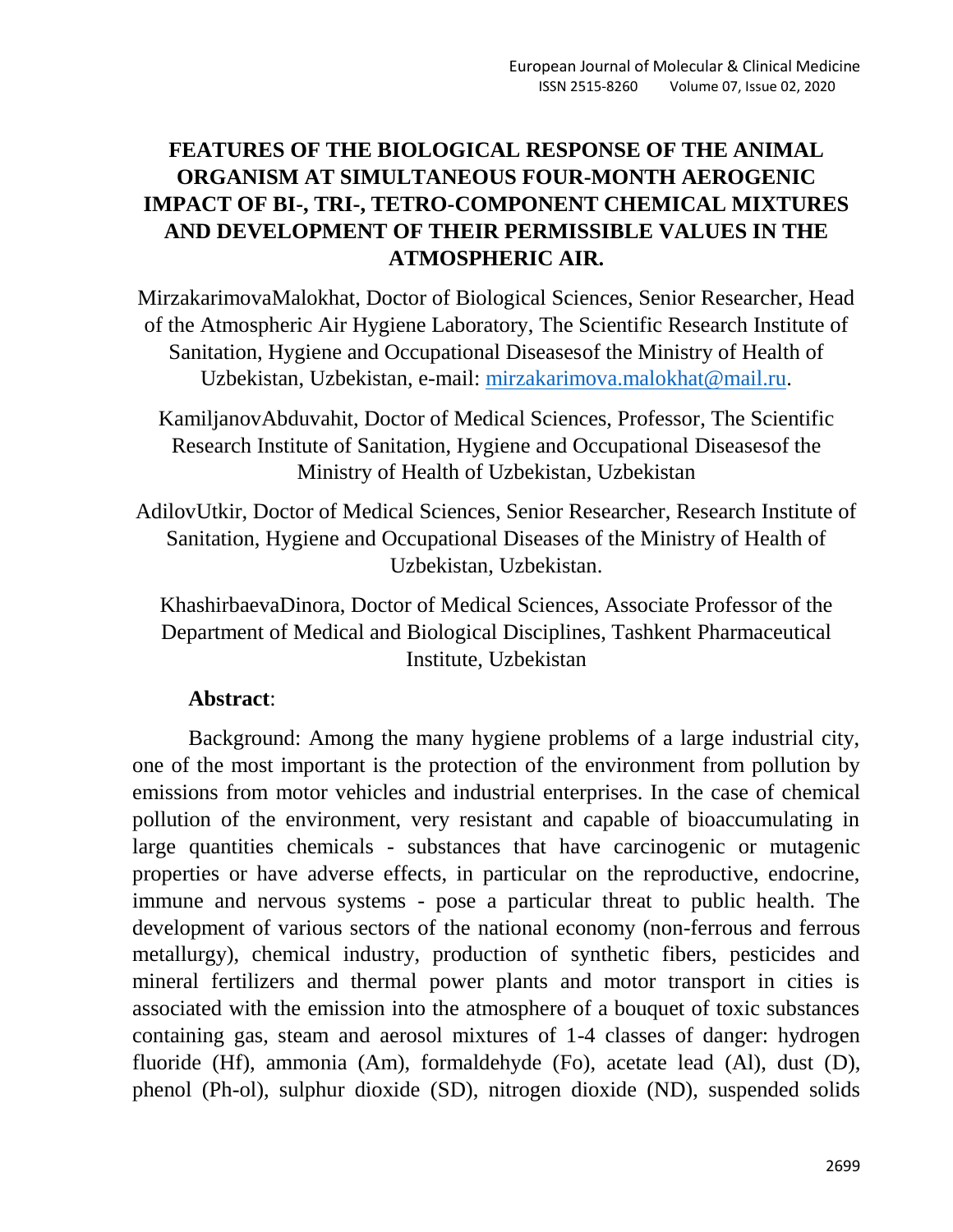(Ss). Therefore, the establishment of hygienic regulations only in the isolated intake of substances is insufficient.

Objective: To experimentally determine the peculiarities of the biological response of the rat organism under simultaneous four-month permanent aerogenic exposure of bi-, tri-, tetrocomponent chemical mixtures and development of their permissible values in the atmospheric air.

Methods: A chronic experiment was carried out on 375 male rats weighing 100-130 grams, which were divided into 6 series, with 1, 2, 3, 4 and 5 series having 4 groups and 6 series having 5 groups of 15 individuals each. For inhalation action in the experiment, 200-liter chambers were used, proposed by B.A. Kurlyandsky.

Results: With round-the-clock inhalation inoculation of rats, both binary and three-, four-component complex mixtures in relatively high concentrations, the animals showed general toxic and gonadotoxic effects, which were expressed in functional changes of the CNS, liver and kidney function, reducing the nonspecific resistance of the animal body, changing the functional state of sperm and the ability of male rats to fertilize. The results of studying the biological effect of binary mixtures on the example of  $Hf + Am$  and  $Al + Ph$ -ol on the animal body were found that at the total intake of the biological effect of chemicals is characterized by the dependence of "concentration - effect" and there is an "increase in effect." Analysis of changes in biochemical, physiological, hematological, embryo and gonadotoxic indicators arising in the animal body indicates that  $Hf + Am$  and  $Al + Ph$ -ol at the combined intake in chronic experiments also have a general toxic effect, manifested in violation of the CNS, liver, blood, enzymes and functional state of sperm.

The results of the study of the combined resorptive action of small concentrations of a combination of three and four chemicals on the example of phenol + formaldehyde + lead acetate, as well as combinations of lead acetate + formaldehyde  $+$  sulfur dioxide  $+$  ammonia indicate that the nature of the combined action of substances of these mixtures is shown by the effect of "total summation." Consequently, in the development of air protection measures, the concentrations of individual substances in a mixture of phenol + formaldehyde + lead acetate should not exceed 0.33 MPC of each ingredient separately and 0.25 MPC - in a mixture of lead acetate + formaldehyde + sulfur dioxide + ammonia.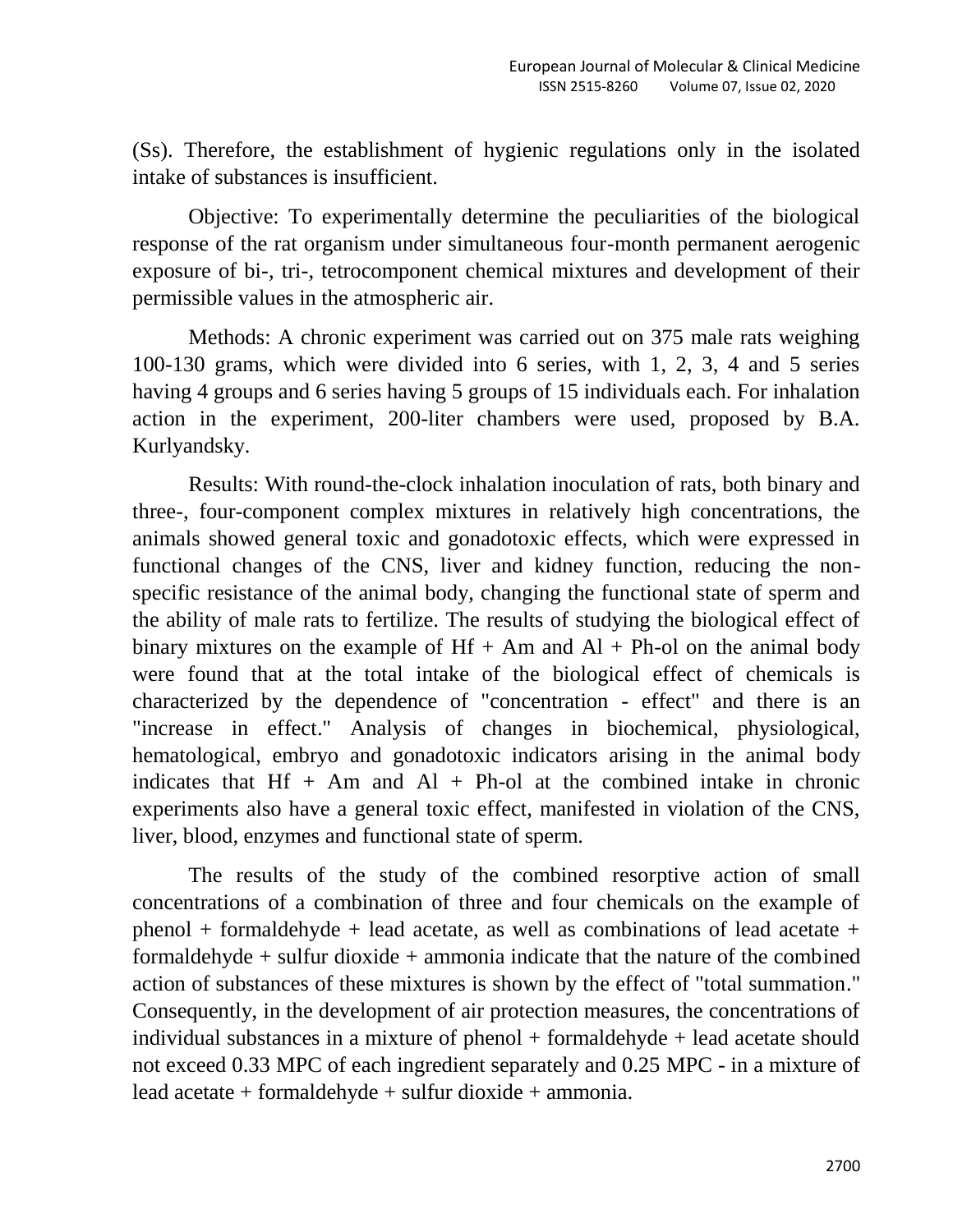Conclusions: The nature of the biological response of the body, the combined effects of bi-, tri-, and tetrocomponent chemical mixtures in a constant inhalation of animals depends on the number of components that make up the mixture, the physical and chemical properties of the ingredients, their aggregate state and hazard class. In this case, the nature of the combined action of binary and complex mixtures with 3 and 4 components at inhalation intake into the animal body is manifested by the type of "summation effect" or "partial summation." In the atmospheric air of binary and complex mixtures, each substance at the "summation effect" of 0.25 and 0.33 or incomplete summation should not exceed 0.61, 0.68, 0.61 and 0.46 MPC, respectively - at their solo action.

**Keywords**: Atmospheric air, experimental research; maximum permissible concentrations; combined action factor; bi-, tri-, tetrocomponent mixtures of chemical compounds; hydrogen fluoride; ammonia; lead acetate; formaldehyde; phenol; sulphur dioxide; nitrogen dioxide; suspended substances; dust.

### **Introduction**:

The development of various sectors of the national economy (non-ferrous and ferrous metallurgy, woodworking industry, chemical industry, production of synthetic fibers, pesticides and mineral fertilizers, thermal power plants and motor transport) in cities is associated with the emission into the atmosphere of a bouquet of toxic substances containing gas, steam and aerosol mixtures. [2 p.197-203; 9 p.15-36; 10 p.9-13; 11 p.53-58; 12 p.72-75] Therefore, the establishment of hygienic regulations only at the isolated inflow of substances is insufficient. [1] p.16-20]. This makes it necessary to study the effects of the combined effects of chemicals in environmental facilities. [3 p.1171-1178, 6 p.75-78; 7 p.27-28; 8 p.11-39]. One of the most common combinations in the atmospheric air of populated areas of the republic: Tashkent, Almalyk, Angren, Bekabad, Samarkand, Fergana, Kokand are complex mixtures of vapor, gas and aerosols of chemicals formaldehyde (2 class of hazard), ammonia (4 class of hazard), sulfur dioxide (3 class of hazard) and lead (1 class of hazard) [4 p.809-812, 5 p.293-296].

**The research objective**. To experimentally determine the peculiarities of the biological response of rat organisms at simultaneous four-month permanent aerogenic influence of bi-, tri-, tetrocomponent chemical mixtures and development of their permissible values in the atmospheric air.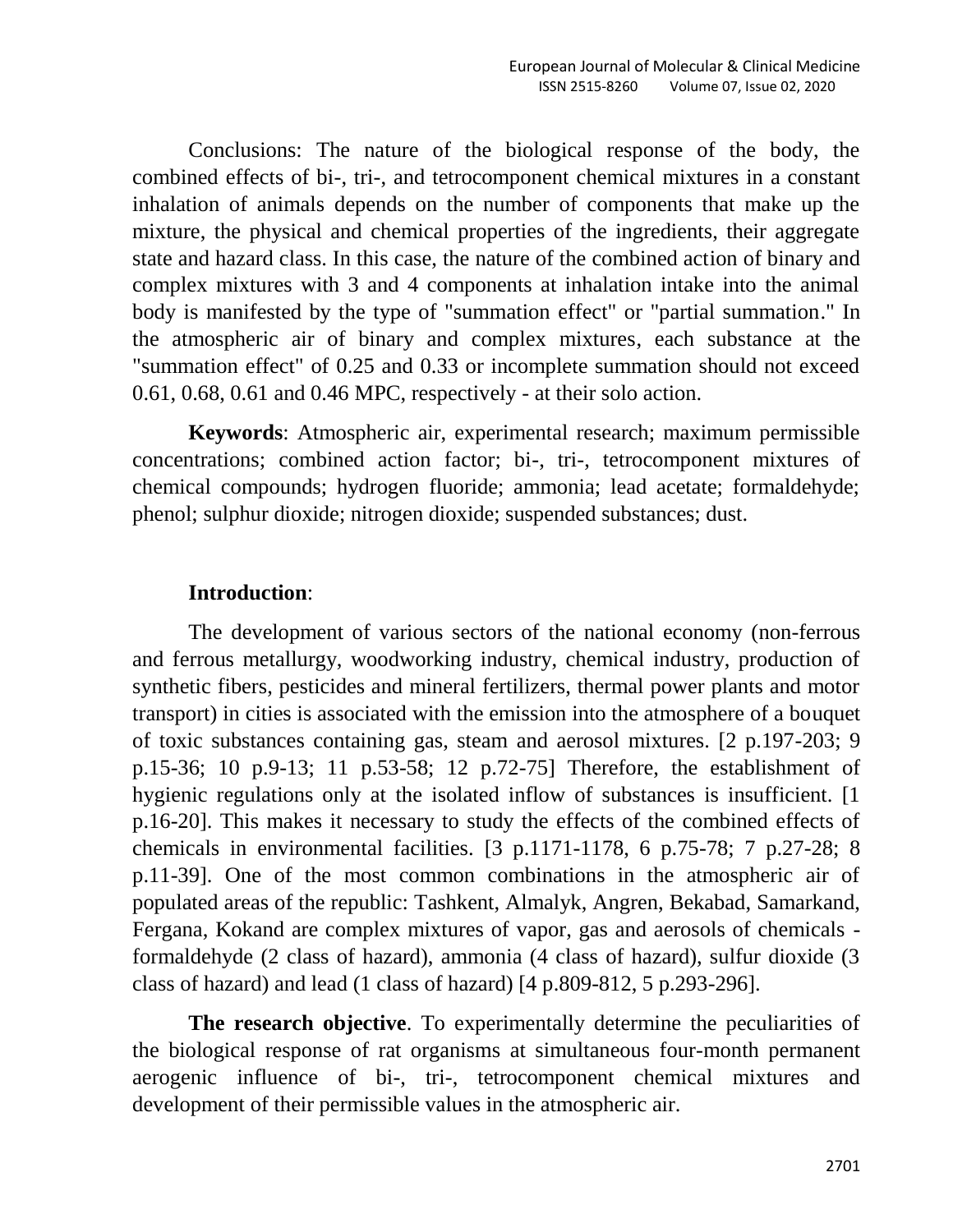**Research materials and methods**. Toxicological experiments were carried out on organism of experimental animals on combined hygienic rationing in the combination of binary and complex mixtures of harmful substances in atmospheric air, most often occurring in the air basin of industrial cities of the republic: hydrogen fluoride + ammonia; lead acetate + formaldehyde; ammonia + formaldehyde + dust; phenol + formaldehyde + lead acetate; sulfur dioxide + nitrogen dioxide + hydrogen fluoride + suspended matter; lead acetate + formaldehyde + sulfur dioxide + ammonia. The following set of tests was used: animal weight and behavior, PPS, serum lysozyme activity, the activity of cholinesterase and blood catalase, lactic acid content, the content of AST, ALT, SDG, serum alkaline phosphatase, SH-group, the content of white blood cells, erythrocytes and hemoglobin, functional sperm motility on the 3-rd indicators, fertilization ability.

The chronic experiment was carried out on 375 male rats weighing 100-130 grams, which were distributed into 6 series, with 1, 2, 3, 4 and 5 series having 4 groups and 6 series having 5 groups of 15 individuals each. The studies were conducted under the European Convention for the Protection of Vertebrate Animals used for Experimental or Other Scientific Purposes (Strasbourg, 18 March 1986 ETS N 123.). For inhalation, 200-liter chambers proposed by B.A. Kurlandsky were used in the experiment. The actual concentrations of chemical ingredients entering the animal organism in the seed chambers are presented in Table 1.

### Table 1

Actual concentrations of binary and complex mixtures of chemical ingredients entering the animal body in seed chambers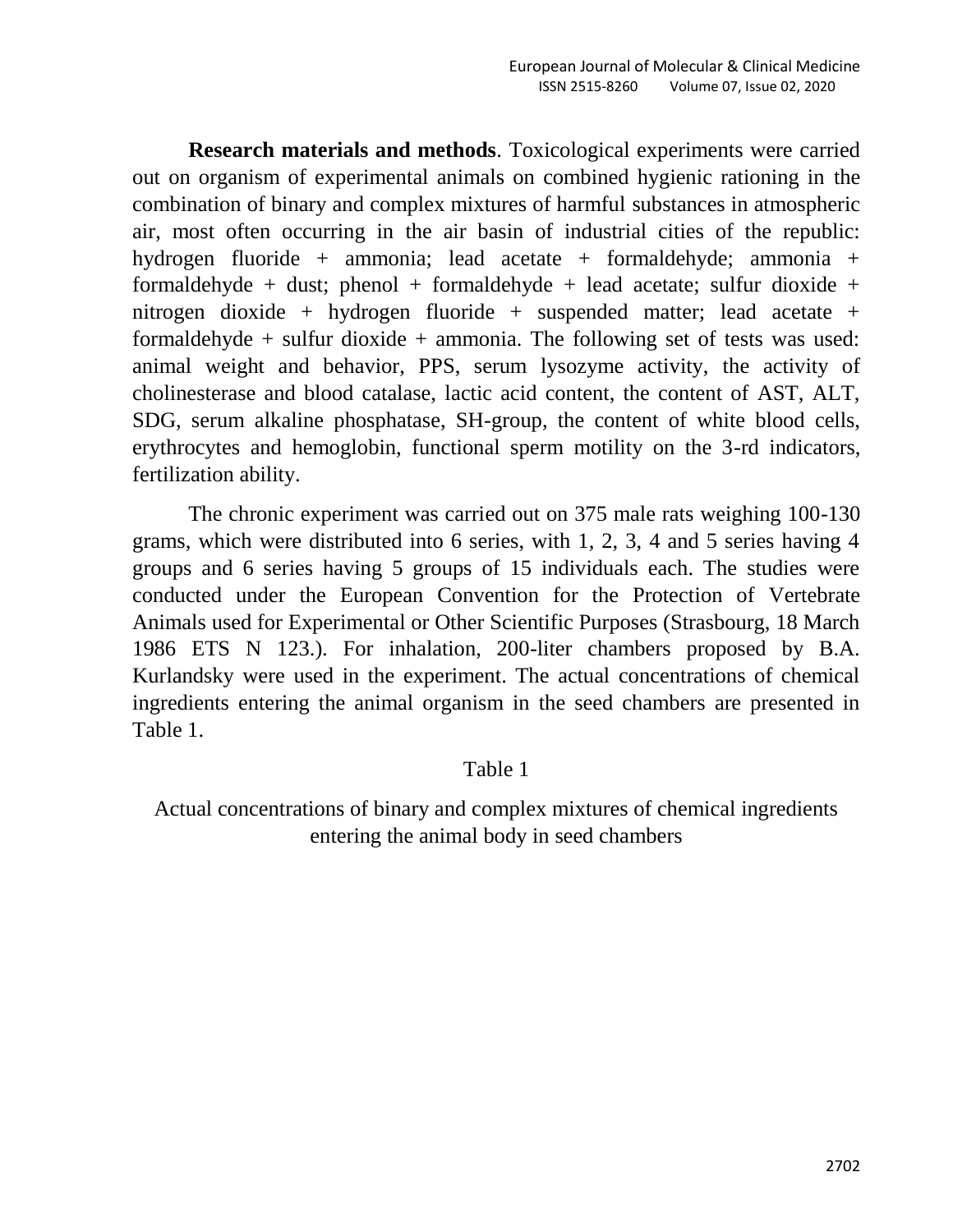| Chemical                                                                                  | $N_2$                                                           | Chemical ingredient name, in mg/m $3$<br>$\overline{\Sigma}$                                                                |                                 |                      |                       |                                 |                                              |                           |                       |                      |          |                       |
|-------------------------------------------------------------------------------------------|-----------------------------------------------------------------|-----------------------------------------------------------------------------------------------------------------------------|---------------------------------|----------------------|-----------------------|---------------------------------|----------------------------------------------|---------------------------|-----------------------|----------------------|----------|-----------------------|
| composition<br>of the<br>mixture                                                          | groups                                                          | European Journal of Molecular & Clinical Medicinerateexc<br>Volume 07, Issue 02, 2020 MPC <sub>aver</sub><br>ISSN 2515-8260 |                                 |                      |                       |                                 |                                              |                           |                       |                      |          |                       |
|                                                                                           |                                                                 | suspendedsoli<br>$\mathrm{d}\mathrm{s}$                                                                                     | hydrogenfl<br>uoride            | sulphurdio<br>xide   | nitrogendio<br>xide   | Phenol                          | Formaldeh<br>yde                             | leadacetate               | Amm<br>onia           | Dust                 | Freshair |                       |
| Hydrogenfluo<br>rideammonia                                                               | $\mathbf I$<br>$\rm II$<br>$\rm III$<br>IV                      |                                                                                                                             | 0,1<br>0,02<br>0,0015<br>Contr. |                      |                       |                                 |                                              |                           | 0,29<br>0,13<br>0,025 |                      | $+$      | 47,25<br>11,2<br>1,22 |
| Formaldehyd<br>eleadacetate                                                               | $\overline{I}$<br>$\rm II$<br>$\mathop{\rm III}\nolimits$<br>IV |                                                                                                                             |                                 |                      |                       |                                 | $\overline{0,1}$<br>0,012<br>0,002<br>Contr. | 0,015<br>0,001<br>0,0002  |                       |                      | $+$      | 83,3<br>7,33<br>1,33  |
| Formaldehyd<br>e<br>Ammonia<br>Dust                                                       | $\mathbf I$<br>$\rm II$<br>$\mathop{\rm III}\nolimits$<br>IV    |                                                                                                                             |                                 |                      |                       |                                 | 0,036<br>0,010<br>0,002<br>Contr.            |                           | 0,5<br>0,1<br>0,02    | 0,75<br>0,30<br>0,10 | $+$      | 29,5<br>7,83<br>1,82  |
| PhenolForma<br>ldehyde<br>Leadacetate                                                     | $\rm I$<br>$\rm II$<br>$\mathbf{III}$<br>IV                     |                                                                                                                             |                                 |                      |                       | 0,1<br>0,003<br>0,001<br>Contr. | 0,1<br>0,003<br>0,001                        | 0,012<br>0,0003<br>0,0001 |                       |                      | $+$      | 10,6<br>3,0<br>1,0    |
| Weighing<br>things up<br>Hydrogen<br>fluoride<br>Sulfur<br>dioxide<br>Nitrogendioxi<br>de | $\mathbf I$<br>$\rm II$<br>$\rm III$<br>IV                      | 1,61<br>038<br>0,02<br>Contr.                                                                                               | 0,046<br>0,008<br>0,0014        | 0,58<br>0,25<br>0,03 | 0,38<br>0,12<br>0,012 |                                 |                                              |                           |                       |                      | $+$      | 71,7<br>18,80<br>1,86 |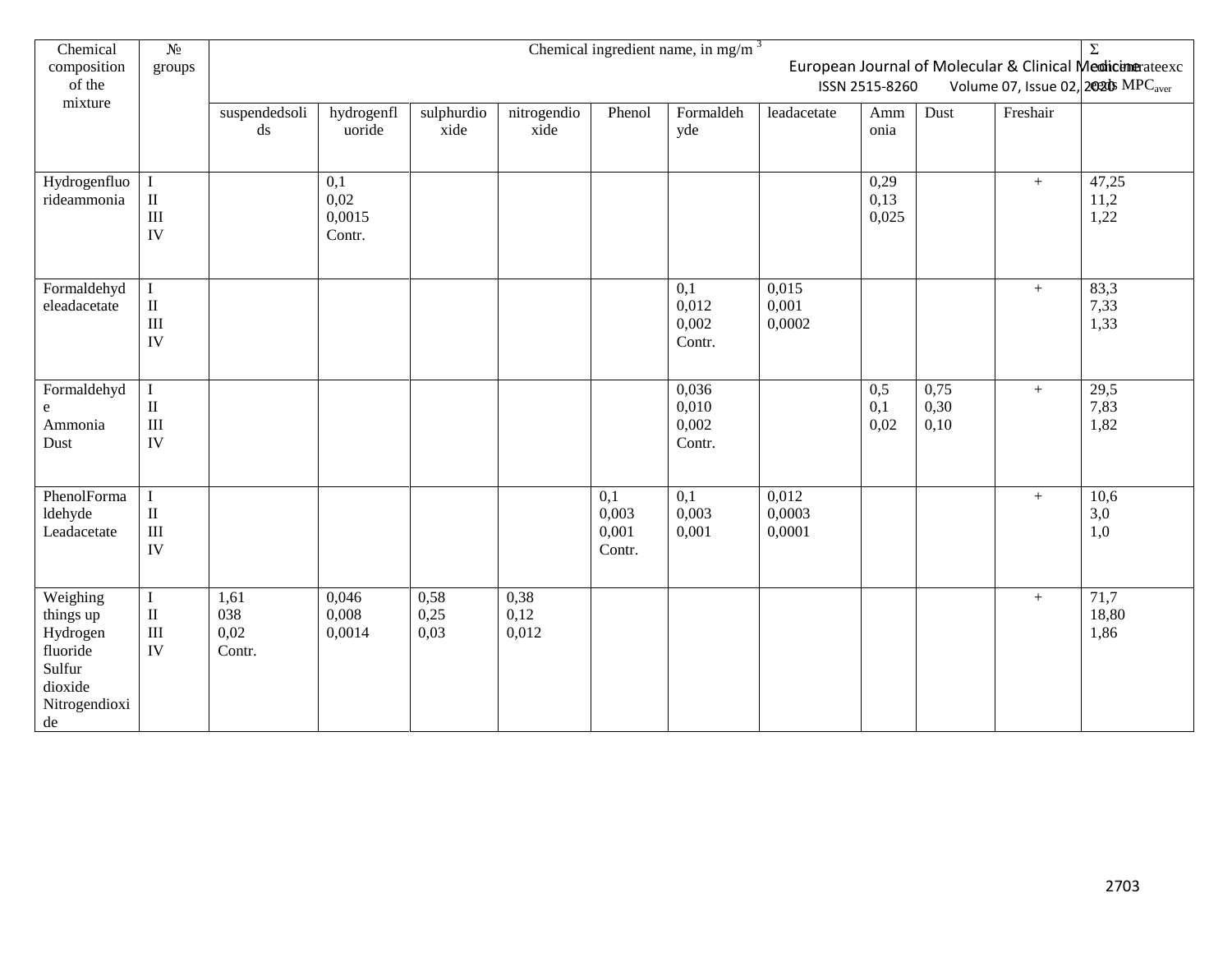#### European Journal of Molecular & Clinical Medicine Volume 07, Issue 02, 2020

| Sulfur       |                                                     | 1,49   |  | 0,62   | 0,042   | 1,40  |  | 411,4      |
|--------------|-----------------------------------------------------|--------|--|--------|---------|-------|--|------------|
| dioxide      |                                                     | 0,62   |  | 0,30   | 0,0020  | 0,60  |  | 134,0      |
| Formaldehyd  | III                                                 | 0,05   |  | 0,0035 | 0,0005  | 0,040 |  | 5<<br>ັບເປ |
|              | $\mathbf{I} \mathbf{V}$<br>$\overline{\phantom{a}}$ | 0,013  |  | 0,0008 | 0,00008 | 0,010 |  | <b>1,0</b> |
| Lead acetate | $\mathbf{v}$                                        | Contr. |  |        |         |       |  |            |
| Ammonia      |                                                     |        |  |        |         |       |  |            |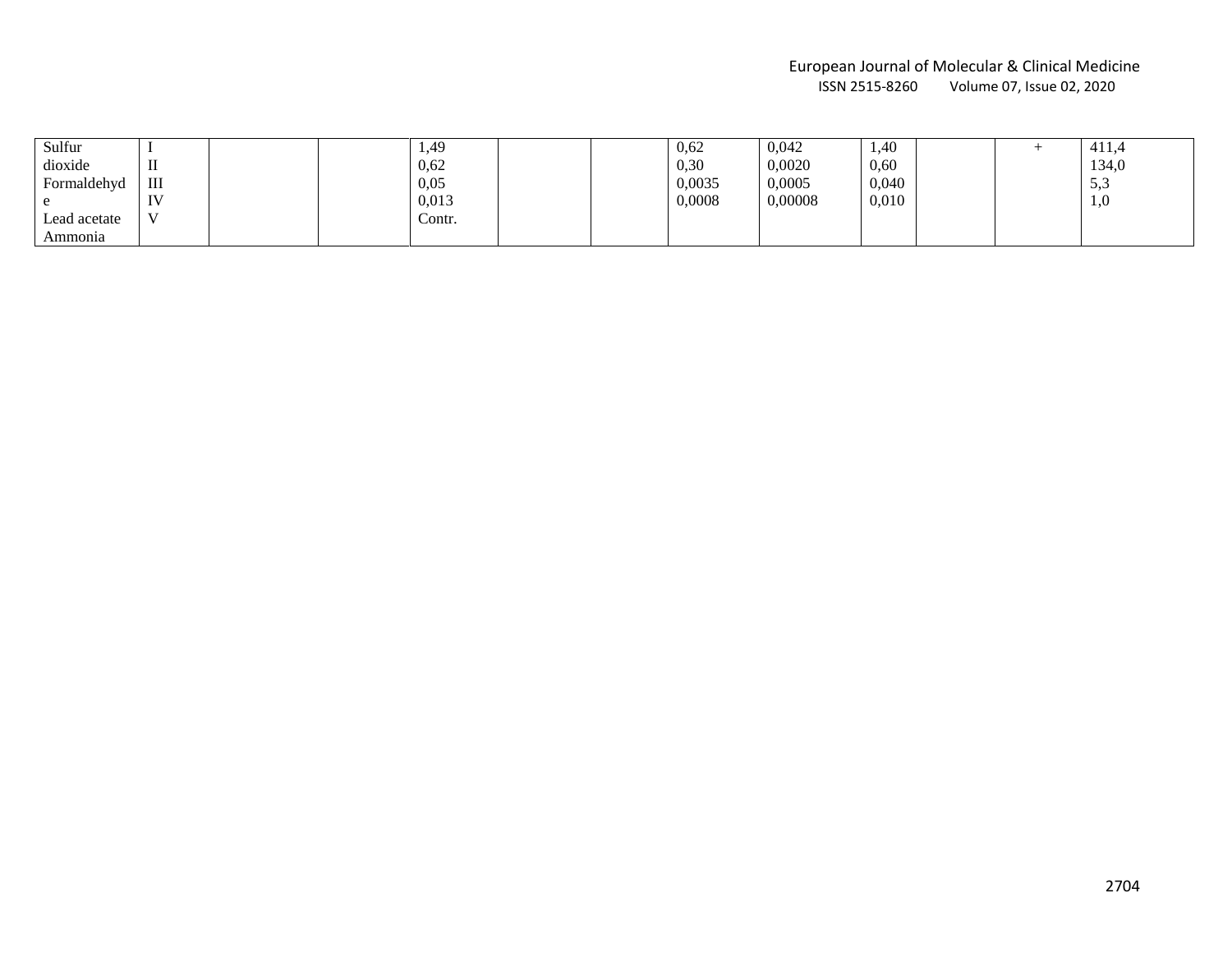The determination of chemical content in the air of seed chambers was carried out daily colorimetric method. Physiological, biochemical, hematological, gonadotoxic indicators were studied in a 4-month chronic experiment before the beginning of studies (background) on 15, 30, 45, 60, 75, 90, 105, 120 days and in the recovery period in laboratory animals. Data on the resorptive action of the studied substances in the chronic experiment were statistically processed, with the calculation of Student's criterion (t) and the probability of error (P). The difference in mean values was considered reliable at the level of significance  $P < 0.05$ .

Results. When studying the biological effect of binary mixtures on the example of  $Hf + Am$  and  $Al + Ph$ -ol on the animal body, it was found that the total biological effect of chemicals is characterized by the dependence of "concentration - effect" and there is an "increase in effect." Analysis of changes in biochemical, physiological, hematological, embryo and gonadotoxic indicators arising in the animal body indicates that  $Hf + Am$  and  $Al + Ph$ -olat the combined intake in chronic experiments also have a general toxic effect, manifested in violation of the CNS, liver, blood, enzymes and functional state of sperm.

The results of the study of the action of a complex mixture of 3 and 4 ingredients in the long run in the body indicate a direct relationship between the response of experimental animals on the level and duration of exposure to the studied ingredients. Thus, on the example of experiments on the action of complex mixtures containing Am  $(0.5 \text{ mg/m}^3) + \text{Fo } (0.036 \text{ mg/m}^3) + \text{P } (0.75 \text{ mg/m}^3)$ , it was found that chronic inhalation of the studied mixture after 60 days in animals of the 1st group caused a change in the activity of cholinesterase in the blood (331.65 μg. ml/min vs. 386.8 μg. ml/min in control). AST (1.85 µ. mole/ml vs. 1.91 µ. mole/ml in control), catalase number (7.92 vs. 6.91 µ.mole/ml in control), which later after 90 days were more expressed and were statistically reliable (P<0.05-0.01).

 Statistically significant increase in ALT, SDH activity and decrease of sulfhydrilic groups in animals of this group was registered at the end of the 3rd month of inhalation with the mixture, and by the end of the 4th month, the revealed changes of the studied indicators in animals of the 1st group deepened and acquired a higher degree of reliability. The study of urea content and peripheral blood pattern showed statistically reliable changes only at the end of the 4th month of the experiment.

When analyzing the data of the functional state of spermatozoa, it was established a reliable reduction of their mobility time  $(230\pm16.74 \text{ vs. } 283.3\pm7.45 \text{ vs. control, } P < 0.05)$ and osmotic resistance of spermatozoa  $(2.125\pm0.125 \text{ vs. } 2.5\pm0.06, \text{ P} < 0.05)$  in the animals of the 1st group by the end of their vaccination. The results of the study of male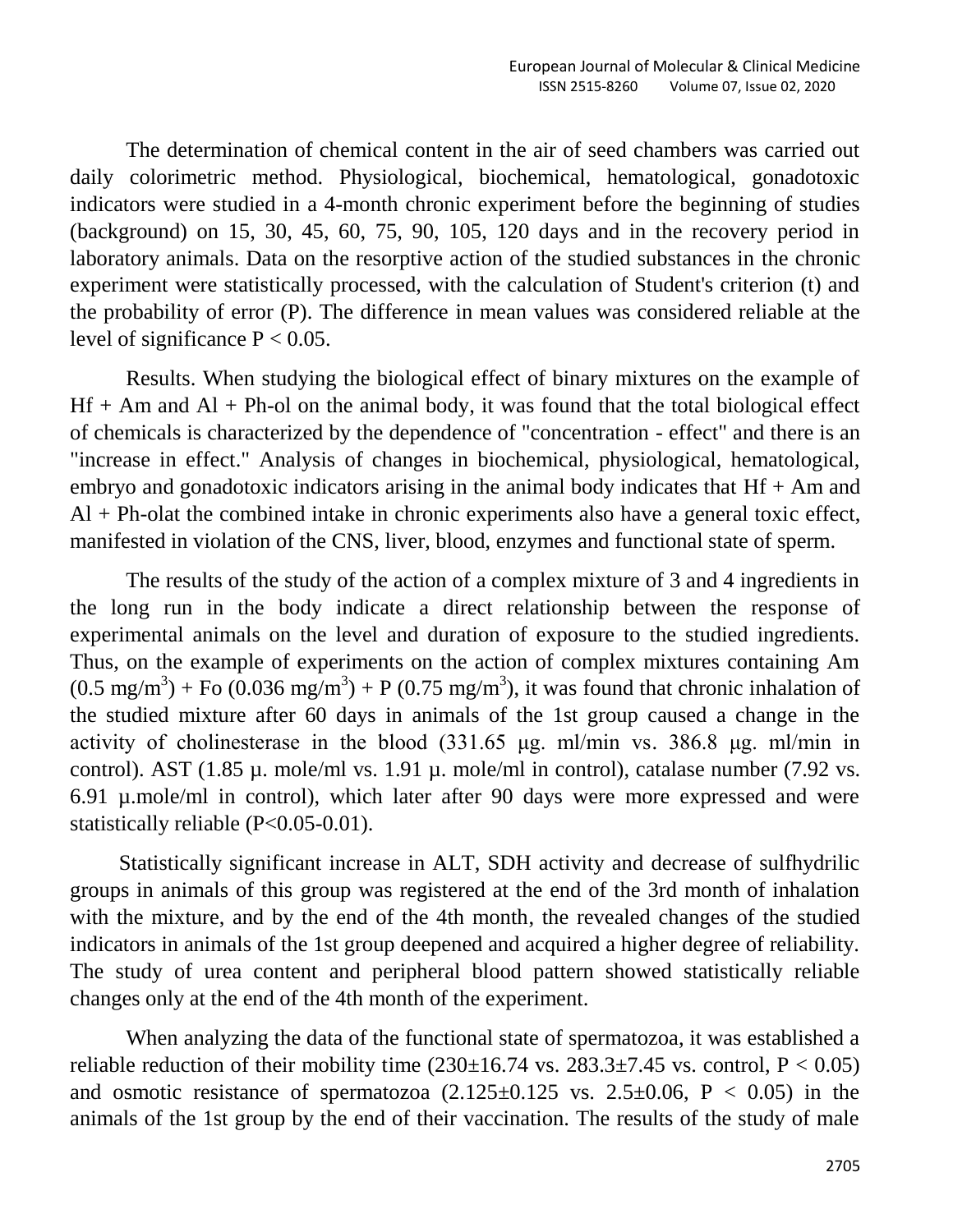fertilization ability allowed to reveal a reliable increase in the total embryonic mortality of fetuses in females paired with males of the 1st group.

 The action of a mixture of ammonia, formaldehyde and dust in concentrations of 0.1, 0.01, and 0.3 mg/m<sup>3</sup> also manifested itself in violation of some studied parameters (cholinesterase, AST, erythrocytes, leukocytes, hemoglobin, SDH). However, the marked changes occurred at a later date, were unstable and had a lower degree of reliability of differences between the results of the experimental and control groups.

In the animals of the  $3<sup>rd</sup>$  group exposed to a mixture of ammonia, formaldehyde and dust in concentrations of 0.02, 0.002 and 0.1 mg/m<sup>3</sup>, no deviations of the researched indicators from the control data were found. Therefore, the changes noted in rats in a chronic 4-month experiment on the part of biochemical, physiological, hematological indicators indicate that under the influence of a mixture of ammonia, formaldehyde and dust in concentrations exceeding the average annual MPC in 32.9 times, there are reversible changes in the function of the CNS and enzymes. Concentrations of ammonia, formaldehyde and dust mixture in concentrations of 0.1, 0.01 and 0.03 mg/m<sup>3</sup> were threshold, while 0.02, 0.002 and 0.1 mg/m<sup>3</sup> were inactive.

The results of experimental studies on the resorptive action of vapor, gas and aerosol complex mixtures of I and II hazard classes show that the joint action of the mixture As, F and F-ol at the level of 0.012, 0.1 and 0.1 mg/m<sup>3</sup>, respectively, at 120 day chronic round-the-clock inoculation caused a statistically significant reduction of PPS, SH-groups, increase of ALT, AST, throughout the whole period of the experiment, starting from 60 and 75 days of inoculation.

At a decrease in the concentration of substances in the mixture of Al (40 times), FA (33 times), Ph-ol (33 times), statistically reliable shifts of the studied indicators in animals of group II were not observed, except for SH-groups and PSC. It should be noted, however, that the shifts of SH-group and PSC were less pronounced and short-lived, and came much later, only once at the end of the 120th day of the experiment. On the 120th day of the experiment, an increase of PSC was observed  $(8.33\pm0.35 \text{ vs. } 6.6\pm0.52 \text{ imp/s}$ in control (P<0.05) and a decrease of SH-group in the blood  $(62.8 \pm 1.32 \text{ at } 72.17 \pm 1.65 \text{ s})$ mg% - in control, P<0.05). Inhalation of the mixture Al  $(0,0001 \text{ mg/m}^3)$ , Fo  $(0,001$ mg/m<sup>3</sup>) and F-ol (0,001 mg/m<sup>3</sup>) did not cause any deviations in the organism of the rats of the III group in comparison with the animals of the control group, i.e. these concentrations were inactive. Calculated based on the sum of personal values obtained by dividing the experimentally determined inactive concentrations of Al, FA and F-f-fol by the annual average MPC of these substances in the atmospheric air, it was found that Kd of mixture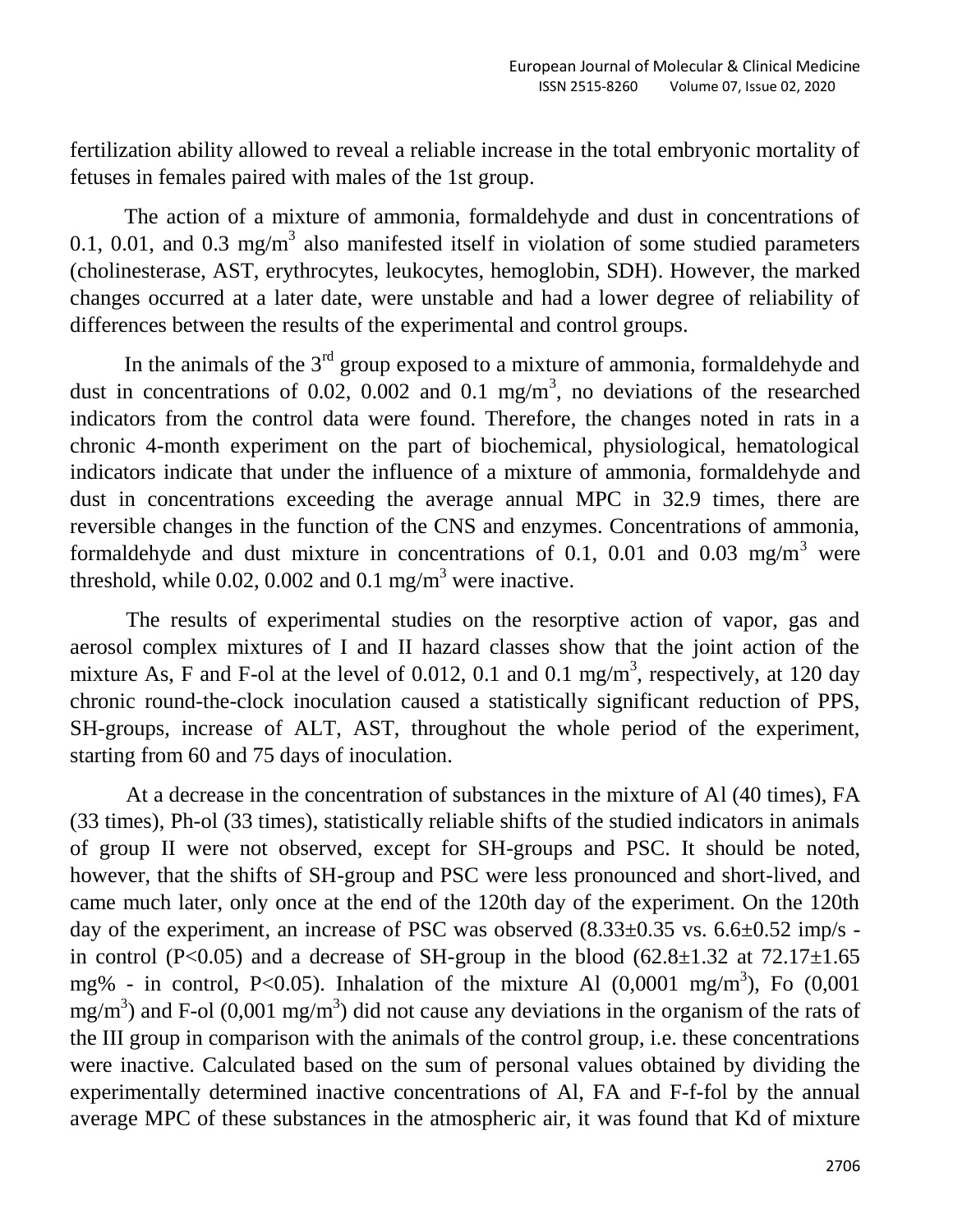Al F and Ph-olat 4-month chronic experiment was equal to 1 and was estimated as "summation."

## Table 2

## **Comprehensive assessment of the impact of gas, gas-aerosol and gas-vaporaerosol mixtures on the body in case of their prolonged inhalation supply**

|                       |                                                                                         |                                                             | Aggregate<br>condition    |             | Combined action   | Permissible                                     | Normative                                             |  |
|-----------------------|-----------------------------------------------------------------------------------------|-------------------------------------------------------------|---------------------------|-------------|-------------------|-------------------------------------------------|-------------------------------------------------------|--|
| $N_2$<br>Mixt<br>ures | Hazardous<br><b>Substances Name</b>                                                     | Hazard<br>class                                             |                           | coefficient | feature           | share in the<br>mixture of<br>each<br>substance | document<br>(SanPiN,<br>methodological<br>guidelines) |  |
| $\mathbf{1}$          | Hydrogen<br>fluoride<br>Ammonia                                                         | $\overline{2}$<br>$\overline{4}$                            | gaz<br>gaz                | 1,22        | Incomplete<br>sum | 0,61 MPC                                        |                                                       |  |
| $\overline{2}$        | Lead acetate<br>Formaldehyde                                                            | $\mathbf{1}$<br>$\overline{2}$                              | mist<br>gaz               | 1,36        | Incomplete<br>sum | 0,68 MPC                                        | SanPiNN <sup>o</sup> 0293<br>$-11$<br>(2011.)         |  |
| 3                     | Ammonia<br>Formaldehyde<br>Dust                                                         | 4<br>$\overline{c}$<br>$\overline{3}$                       | gaz<br>gaz<br>mist        | 1,82        | Incomplete<br>sum | 0,6 MPC                                         |                                                       |  |
| $\overline{4}$        | Phenol<br>Formaldehyde<br>Lead acetate                                                  | $\overline{2}$<br>$\mathbf{2}$<br>$\mathbf{1}$              | vapour<br>gaz<br>mist     | 1,0         | Complete<br>sum   | 0,33 MPC                                        | No012-3/0287<br>(2016.)                               |  |
| 5                     | Sulfur dioxide<br>Nitrogen<br>dioxide<br>Hydrogen<br>fluoride<br>Weightedsubsta<br>nces | $\mathfrak 3$<br>$\begin{array}{c} 2 \\ 2 \\ 3 \end{array}$ | gaz<br>gaz<br>gaz<br>mist | 1,86        | Incomplete<br>sum | 0,46 MPC                                        | SanPiNN <sup>o</sup> 0293<br>$-11$<br>(2011.)         |  |
| 6                     | Lead acetate<br>Formaldehyde<br>Sulfur dioxide<br>Ammonia                               | 1<br>$\overline{c}$<br>3<br>4                               | mist<br>gaz<br>gaz<br>gaz | 1,0         | Complete<br>sum   | 0,25 MPC                                        | No012-3/0287<br>(2016.)                               |  |

Thus, aerogenic 120-day exposure to Al  $(0.012 \text{ mg/m}^3)$ , Fa  $(0.1 \text{ mg/m}^3)$  and F-ol  $(0.01 \text{ mg/m}^3)$  has a negative impact on the rat body, causing statistically reliable changes in the functional indicators of the CNS, blood liver and the functional status of sperm. The coefficient of combined action on the results of comparative analysis of the obtained data 1, 2, 3, 4, 5 and 6 series of experience showed that the coefficient of combined action at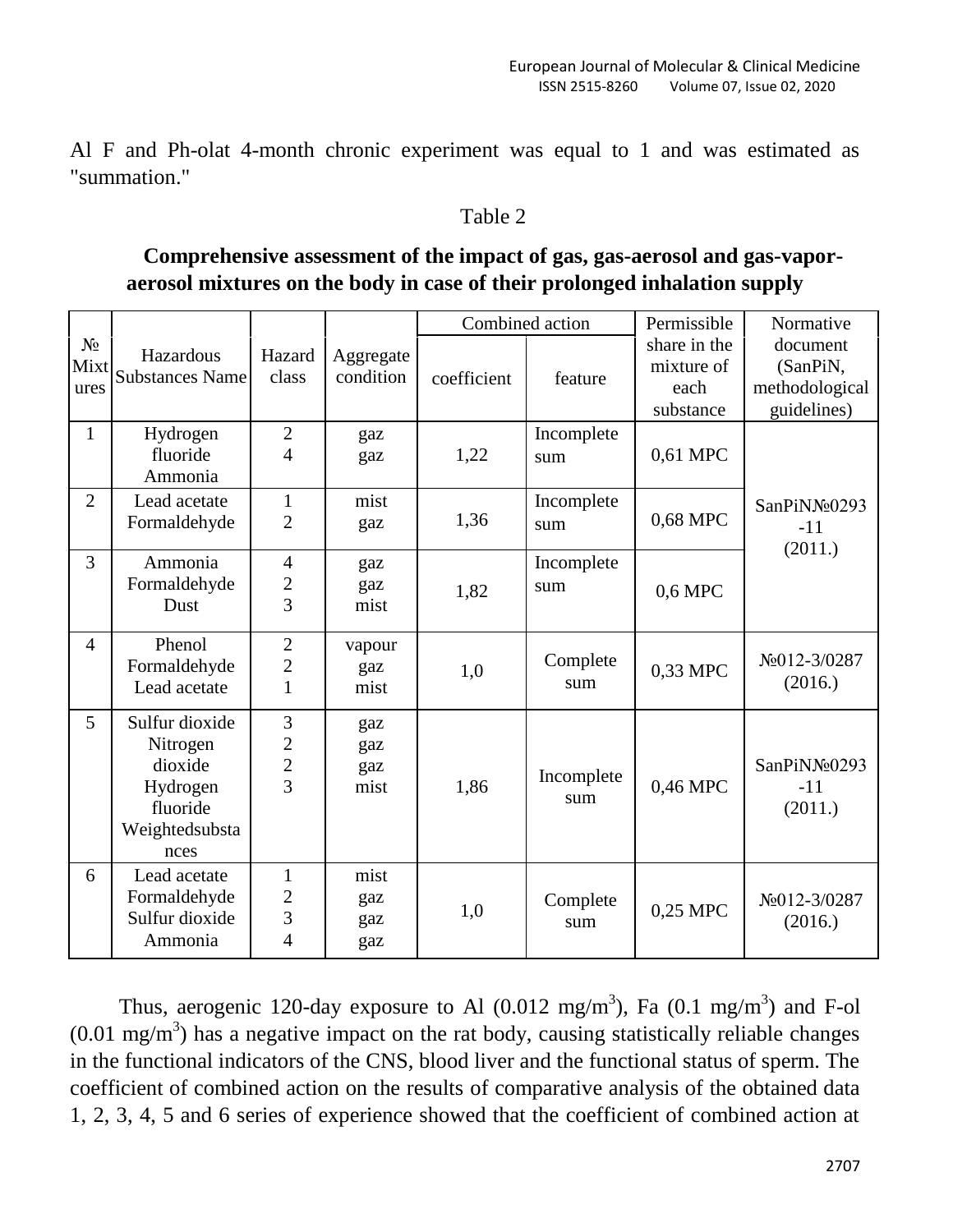the level of small concentrations coincides and is estimated as "summation" ( $\text{Ccd-1}$ ) or by the type of effect "partial summation" ( $Ccd$  1,22-1,86) (Table 2). This is probably explained by the fact that in the mechanism of toxic action of studied substances on the body, there is a general similarity (oppression of metabolic processes underlying the vital functions of cellular structures of the body, blocking the SH-group, etc.) - unidirectional action.

## **Conclusion**

1. Gas-and-gas, binary mixture of hydrogen fluoride (class  $2$ ) + ammonia (2) and aerosol-gas mixture of two substances lead acetate (class 1) + formaldehyde (class 2) with simultaneous prolonged 4-month inhalation of the nature of the combined action of the studied mixture of substances is shown by the type of incomplete "summation".

2. 3-component gas-gas-aerosol mixture - ammonia (4 class) + formaldehyde (2 class) + dust (3 class) at simultaneous 4-month constant inhalation input the character of the combined action can be estimated as "partial summation". And under the influence of similar aggregate mixture - phenol (class  $2$ ) + formaldehyde (class  $2$ ) + lead acetate (class 1) as "summation".

3. Tetrocomponent mixture: sulfur dioxide (class 3) + nitrogen dioxide (class 2) + hydrogen fluoride (class 2) + suspended solids (class 3) gas-gas-aerosol, with simultaneous 4-month inhalation, the nature of the combined action can be estimated as an incomplete summation, and with exposure to lead acetate (class 1) + formaldehyde (class  $2$ ) + sulfur dioxide (class 3) + ammonia (class 4) as a summation.

4. the nature of the biological response of the combined impact of bi-, tri-, tetrocomponent chemical mixtures under constant inhalation of animals depends on the number of components in the mixture, the physical and chemical properties of the ingredients, their aggregate state and class of hazard. In this case, the nature of the combined action of binary and complex mixtures with 3 and 4 components at inhalation intake into the animal body is manifested by the type of "summation effect" or "partial summation." In the atmospheric air of binary and complex mixtures, each substance at the "summation effect" of 0.25 and 0.33 or incomplete summation should not exceed 0.61, 0.68, 0.61 and 0.46 MPC, respectively - at their solo action.

Conflict of interest. All authors state that there is no potential conflict of interest that should be disclosed in this article.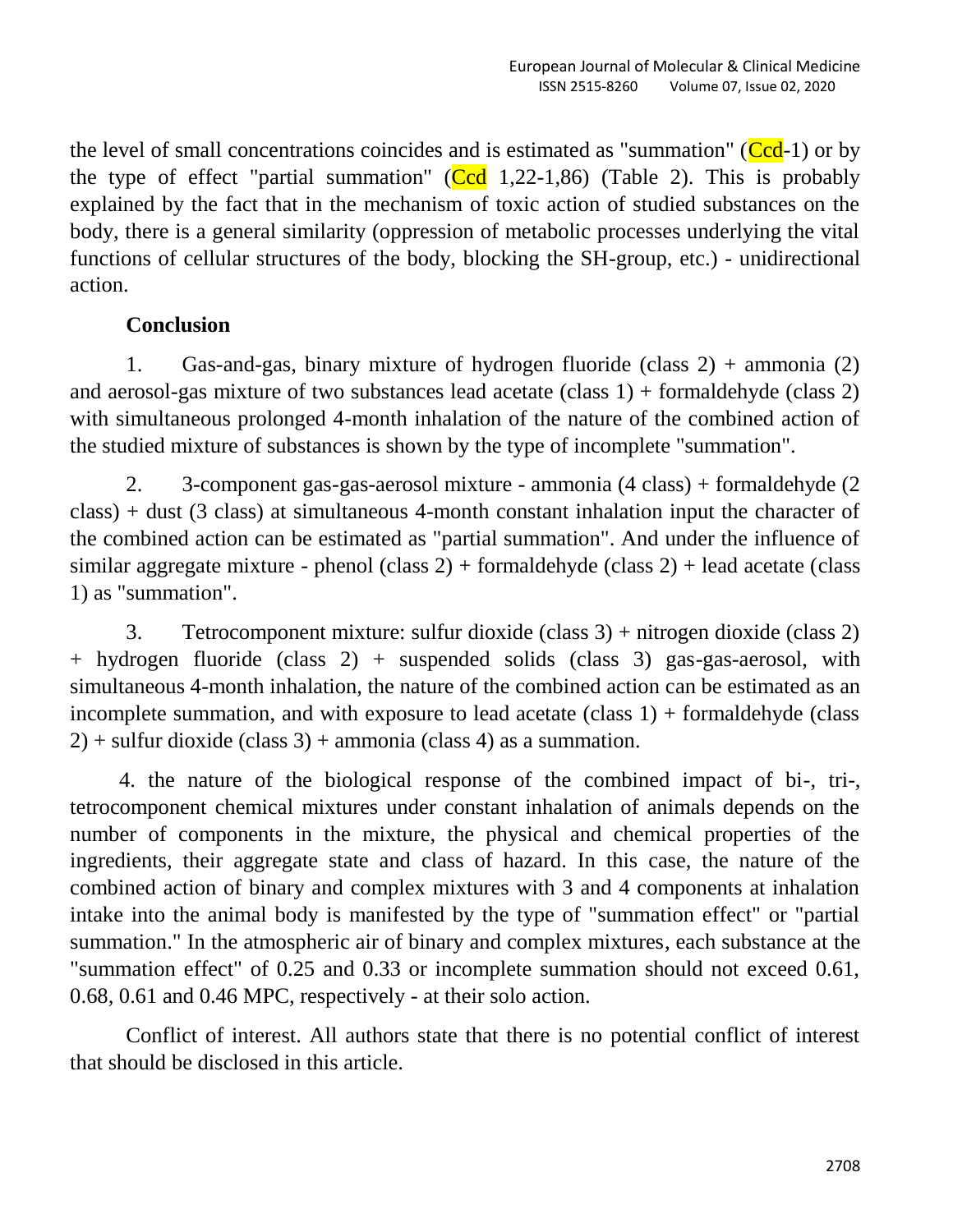# **Reference**

1. Vekovshinina, S.A.; Klein, S.V.; Zhdanova-Zaplesvichko, I.G.; Chetverkina, K.V. Habitat quality and health risk of the population living under the influence of the nonferrous metallurgy and woodworking enterprises emissions (in Russian) // Hygiene and sanitation.  $-2018. - N<sub>2</sub>1. - pp. 16-20.$ 

2. Sinitsyna, O.O.; Rakhmanin, Yu.A.; Joldakova, Z.I.; Aksenova, M.G.; Kirillov, A.V.; Burd, S.G.; Ilyukova, I.I. Epidemiological, toxicological, and molecular-genetic aspects of the endocrine system destroyers in the problem of chemical safety (in Russian) // Hygiene and sanitation. 2010. - 2018. - №3. - pp. 197-202.

3. A. Rakhmanin, Yu.A.; Levanchuk, A.V.; Kopytenkova, O.I.; Frolova, N.M.; Sazonova, A.M. Determination of additional risk to the population health due to the contaminants entering into the atmospheric air during operation of the road-road complex (in Russian) // Hygiene and sanitation. - 2018. - №12. - pp. 1171-1178.

4. Shmandiy, V.M.; Kharlamova, E.V.; Rigas, T.E. Elements of management of ecological safety and the conditions of chemical-technogenic factors action (in Russian) // Hygiene and sanitation. - 2018. - №9. - pp. 809-812.

5. Hanturina, G.R.; Namazbaeva, Z.I.; Jumabekova, G.S.; Seitkasymova, G.J.; Fedorova, I.A. Complex ecological and hygienic estimation of the environment objects in the territory of unsuccessful climatic and anthropogenic influence (in Russian) // Hygiene and sanitation. 2010. - 2018. - №4. - pp. 293-296.

6. Avaliani, S.L.; Novikov, S.M.; Shashina, T.A.; Skvortsova, N.S.; Kislitsin, V.A.; Mishina, A.L. Problems of harmonization of the atmospheric pollution standards and the ways of their solution (in Russian) // Hygiene and sanitation.  $-2012$ .  $-$  №5. - pp.75-78.

7. Krasovsky G.N., Egorova N.A. Selection of Priority substances in drinking water and assessment of their combined action // Hygiene and sanitation. - 2004. - №5. - pp. 27- 28.

8. National report on the state of the environment and use of natural resources in the Republic of Uzbekistan (1998-2007). Tashkent. - 2008. - pp. 11-39.

9. National report on the state of the environment and use of natural resources in the Republic of Uzbekistan (2008-2011). // State Committee of the Republic of Uzbekistan on nature protection. Tashkent, "Chinor ENK" publishing house. - 2013. - pp. 15-36.